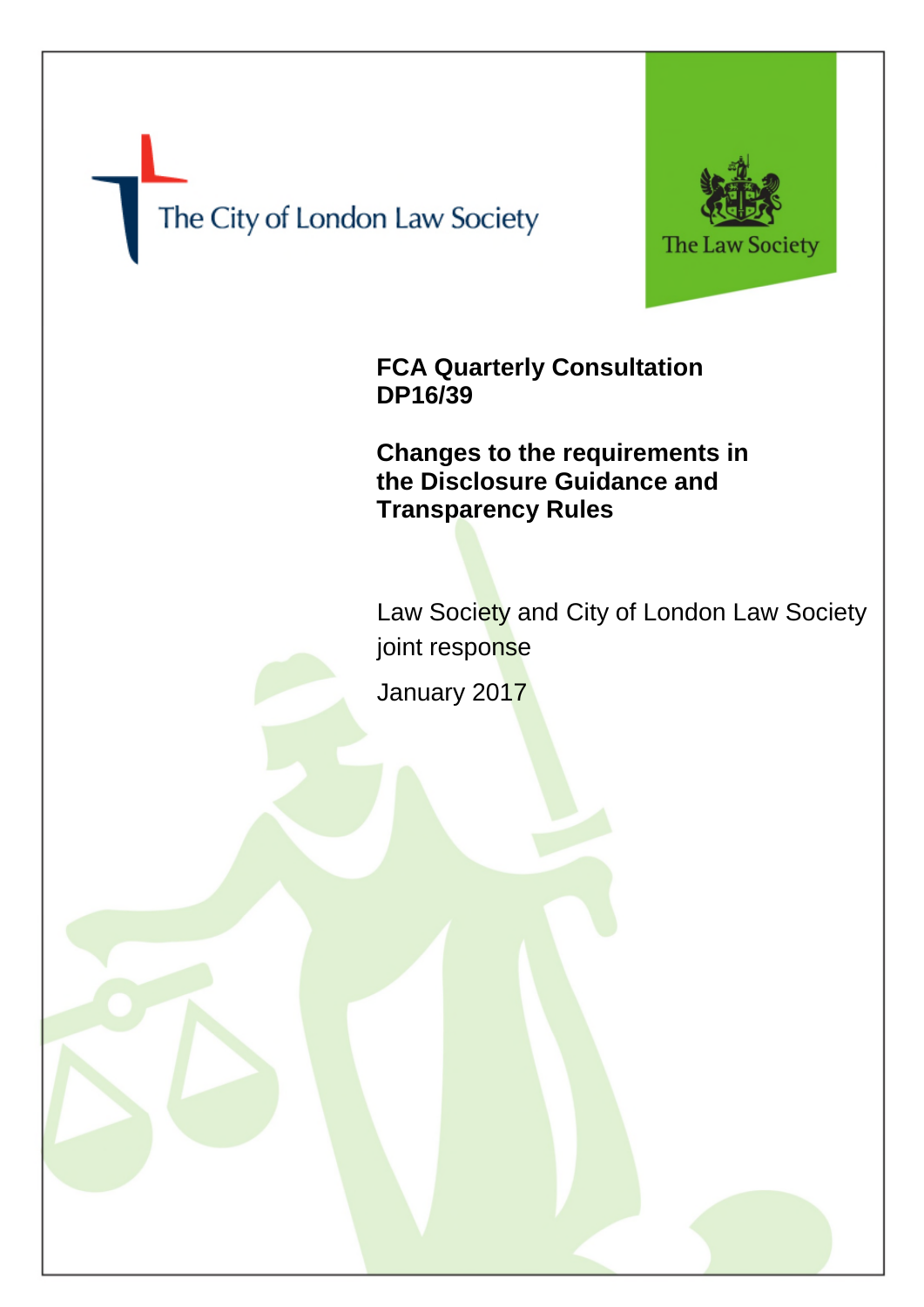The views set out in this paper have been prepared by a Joint Working Party of the Company Law Committees of the City of London Law Society (**CLLS**) and the Law Society of England and Wales (the **Law Society**).

The CLLS represents approximately 17,000 City lawyers through individual and corporate membership, including some of the largest international law firms in the world. These law firms advise a variety of clients from multinational companies and financial institutions to Government departments, often in relation to complex, multijurisdictional legal issues. The CLLS responds to a variety of consultations on issues of importance to its members through its 19 specialist committees.

The Law Society is the professional body for solicitors in England and Wales, representing over 160,000 registered legal practitioners. It represents the profession to Parliament, Government and regulatory bodies in both the domestic and European arena and has a public interest in the reform of the law.

The Joint Working Party is made up of senior and specialist corporate lawyers from both the CLLS and the Law Society who have a particular focus on issues relating to capital markets.

## **Introduction**

We set out our responses to the list of questions in the FCA quarterly consultation paper 16/39 which proposes new rules to Chapter 6 of the Disclosure Guidance and Transparency Rules sourcebook (**DTRs**) to enable the FCA to comply with the requirements in Articles 7 and 9 of the regulatory technical standards on the Transparency Directive (2004/109/EC) (**RTS**) concerning the European electronic access point.

### **Q6.1: Do you agree with the proposal to require issuers to supply their LEI when they file regulated information with the FCA (DTR 6.2.2AR)?**

Yes.

We note that Articles 7 and 9 of the RTS must apply from 1 January 2017 and that, in the consultation paper, the FCA encourages issuers to comply with the proposed rule from that date, but it is not clear when the proposed new rules in Chapter 6 of the DTRs would take effect.

We suggest that, when the FCA determines a possible implementation date, it considers the limited amount of time that issuers have had to adjust their systems and controls in order to comply with the new requirements. In particular, we understand that the process of obtaining an LEI may not always be quick or straightforward for issuers, particularly if they are based overseas. Consequently, it would be helpful if the FCA confirmed that an issuer would not be prevented from complying with its obligation to disclose regulatory information if it had not been reasonably practicable for the issuer to obtain an LEI before doing so.

### **Q6.2: Do you agree with the proposal to require issuers to classify regulated information using the classes and sub-classes set out in Section B of the RTS Annex when they file regulated information with the FCA (DTR 6.2.2AR and DTR 6 Annex 1R)?**

Yes. However we note that paragraph 3.1 of Section B of the RTS Annex merely provides for information disclosed in accordance with a requirement under the laws, regulations or administrative provisions of a member state adopted under Article 3(1) of the Transparency Directive. So that would not of itself not require disclosure of any notifications required under the Market Abuse Regulation ("**MAR**") which are not covered by the classes in the preceding paragraphs (for example, disclosures of buy-back or